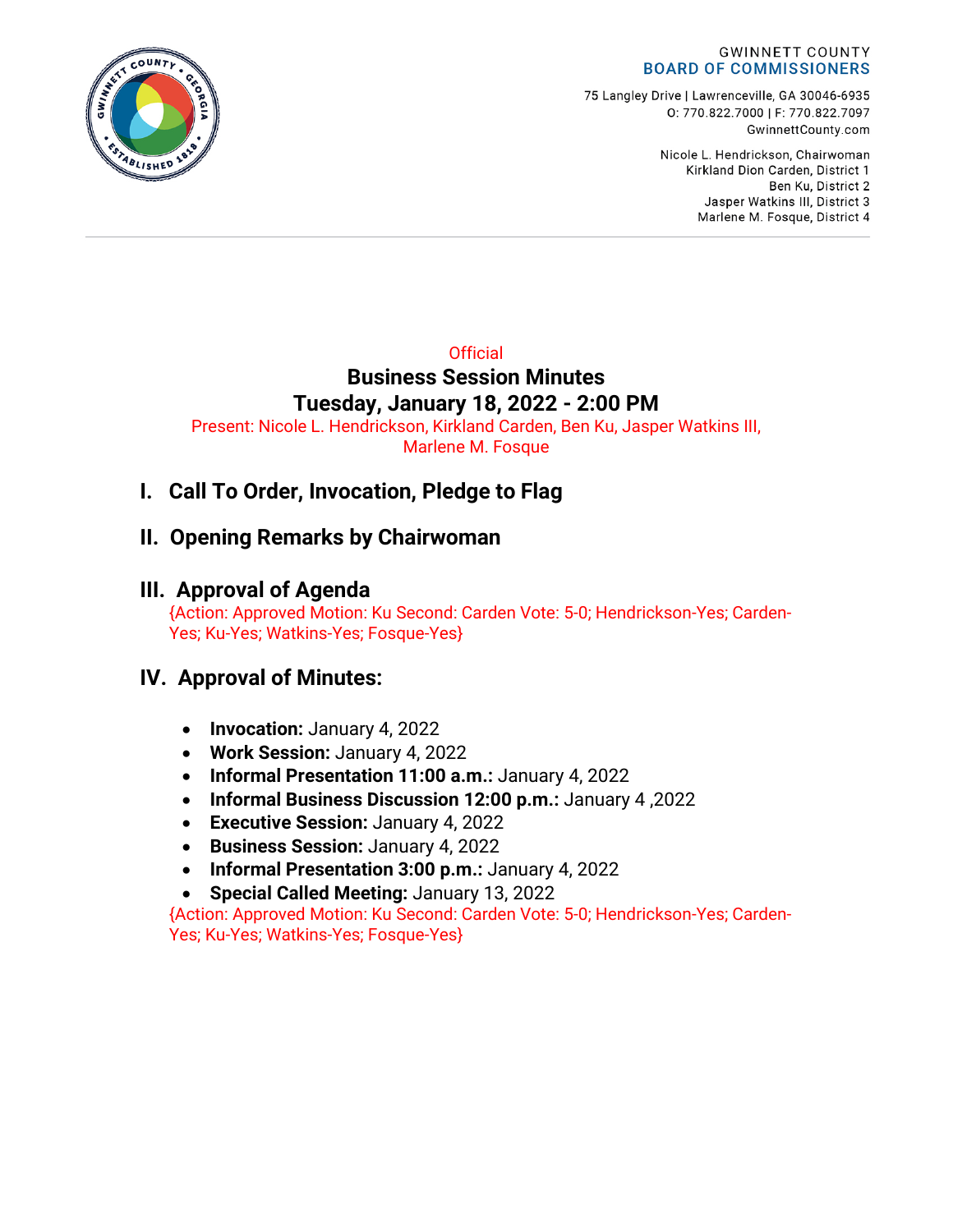## **V. Consent Agenda**

#### **A. New Business**

#### **1. Commissioners**

**2022-0067 Approval** to cancel or move the following meetings of the Board of Commissioners: cancel the Tuesday, April 5, 2022 10:00 a.m. Work Session and 2:00 p.m. Business Session; cancel the Tuesday, July 5, 2022 10:00 a.m. Work Session and 2:00 p.m. Business Session; move the Tuesday, November 22, 2022 7:00 p.m. Public Hearing to Tuesday, November 15, 2022; move the Tuesday, December 20, 2022 10:00 a.m. Work Session and 2:00 p.m. Business Session to Tuesday, December 13, 2022; move the Tuesday, December 27, 2022 7:00 p.m. Public Hearing to Tuesday, December 13, 2022. {Action: Approved Motion: Ku Second: Carden Vote: 5-0; Hendrickson-Yes; Carden-Yes; Ku-Yes; Watkins-Yes; Fosque-Yes}

**2022-0069 Approval** of appointment to the Gwinnett County Water & Sewerage Authority. Term expires December 31, 2022. Incumbent Bryan Kerlin. Chairwoman's Appointment - Appoint Bryan Kerlin {Action: Approved Motion: Ku Second: Carden Vote: 5-0; Hendrickson-Yes; Carden-Yes; Ku-Yes; Watkins-Yes; Fosque-Yes}

**2022-0071 Approval** of appointment to the Gwinnett County Water & Sewerage Authority. Term expires December 31, 2022. Incumbent Curt Thompson. District 1/Carden - Appoint Curt Thompson {Action: Approved Motion: Ku Second: Carden Vote: 5-0; Hendrickson-Yes; Carden-Yes; Ku-Yes; Watkins-Yes; Fosque-Yes}

**2022-0072 Approval** of appointment to the Gwinnett County Water & Sewerage Authority. Term expires December 31, 2022. Incumbent J.C. Lan. District 2/Ku - Appoint J.C. Lan {Action: Approved Motion: Ku Second: Carden Vote: 5-0; Hendrickson-Yes; Carden-Yes; Ku-Yes; Watkins-Yes; Fosque-Yes}

**2022-0073 Approval** of appointment to the Gwinnett County Water & Sewerage Authority. Term expires December 31, 2022. Incumbent William B. Martin. District 3/Watkins - Appoint William B. Martin {Action: Approved Motion: Ku Second: Carden Vote: 5-0; Hendrickson-Yes; Carden-Yes; Ku-Yes; Watkins-Yes; Fosque-Yes}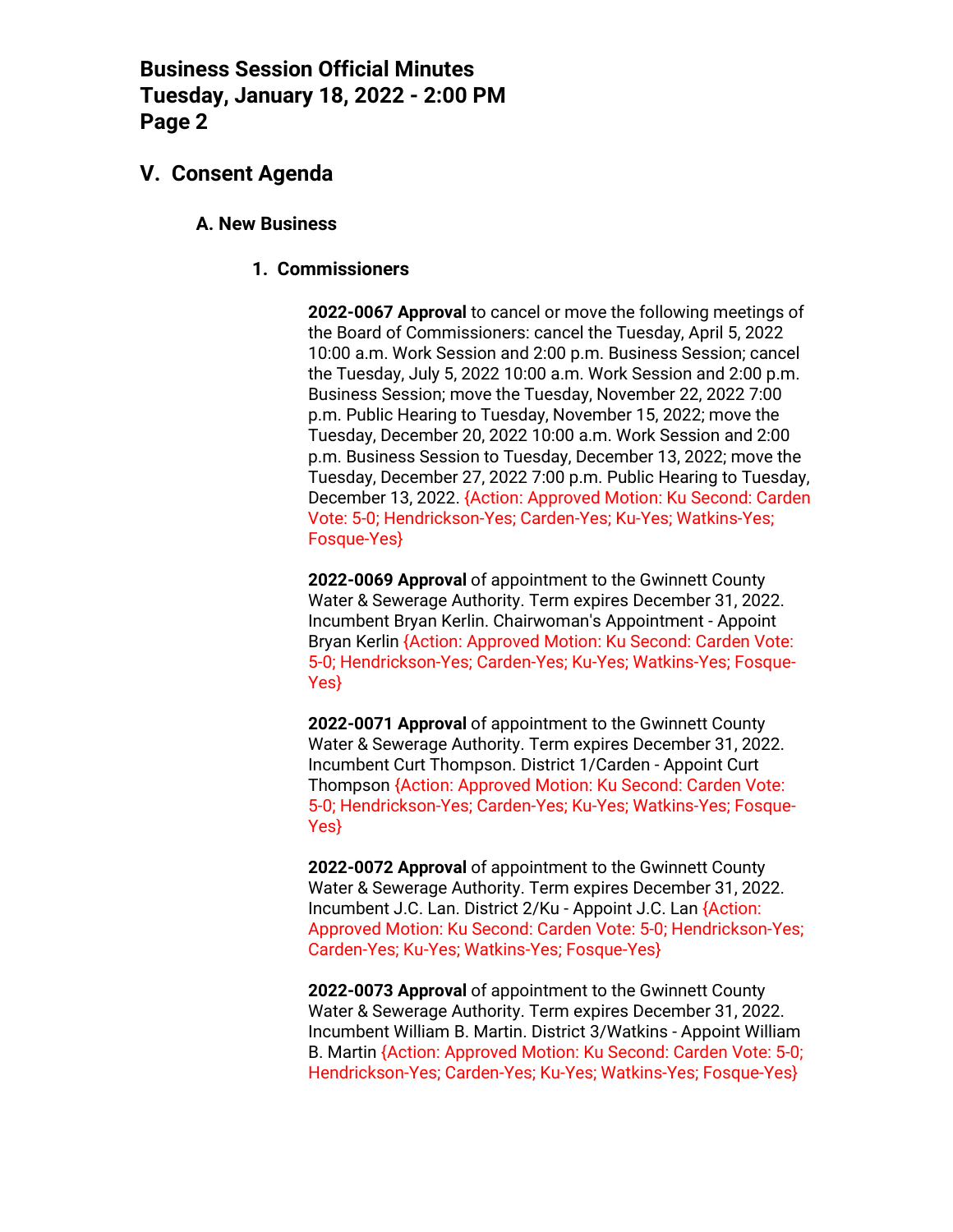### **V. Consent Agenda**

#### **A. New Business**

#### **1. Commissioners**

**2022-0074 Approval** of appointment to the Gwinnett County Water & Sewerage Authority. Term expires December 31, 2022. Incumbent David Witham. District 4/Fosque - Appoint Wayne Allick, Jr. {Action: Approved Motion: Ku Second: Carden Vote: 5-0; Hendrickson-Yes; Carden-Yes; Ku-Yes; Watkins-Yes; Fosque-Yes}

**2022-0083 Approval** of appointment to the Gwinnett County Police Citizens Advisory Board, Gwinnett 101 Citizens Academy Alumnae Board Representative. Term expires January 31, 2024. Members serve at the pleasure of the Board of Commissioners and may be removed by a majority vote of the Board of Commissioners at any time. Incumbent Cheryl Murdock - Appoint Cheryl Murdock {Action: Approved Motion: Ku Second: Carden Vote: 5-0; Hendrickson-Yes; Carden-Yes; Ku-Yes; Watkins-Yes; Fosque-Yes}

**2022-0085 Approval** of appointment to the Gwinnett County Police Citizens Advisory Board, Gwinnett County Bar Association Criminal Defense Section Representative. Term expires January 31, 2024. Members serve at the pleasure of the Board of Commissioners and may be removed by a majority vote of the Board of Commissioners at any time. Gwinnett County Bar Association recommendation Melaney Lagrone. - Appoint Melaney Lagrone {Action: Approved Motion: Ku Second: Carden Vote: 5-0; Hendrickson-Yes; Carden-Yes; Ku-Yes; Watkins-Yes; Fosque-Yes}

**2022-0086 Approval** of appointment to the Gwinnett County Police Citizens Advisory Board, Gwinnett County Chamber of Commerce Board of Directors Representative. Term expires January 31, 2024. Members serve at the pleasure of the Board of Commissioners and may be removed by a majority vote of the Board of Commissioners at any time. Incumbent Cathy Nichols - Appoint Cathy Nichols {Action: Approved Motion: Ku Second: Carden Vote: 5-0; Hendrickson-Yes; Carden-Yes; Ku-Yes; Watkins-Yes; Fosque-Yes}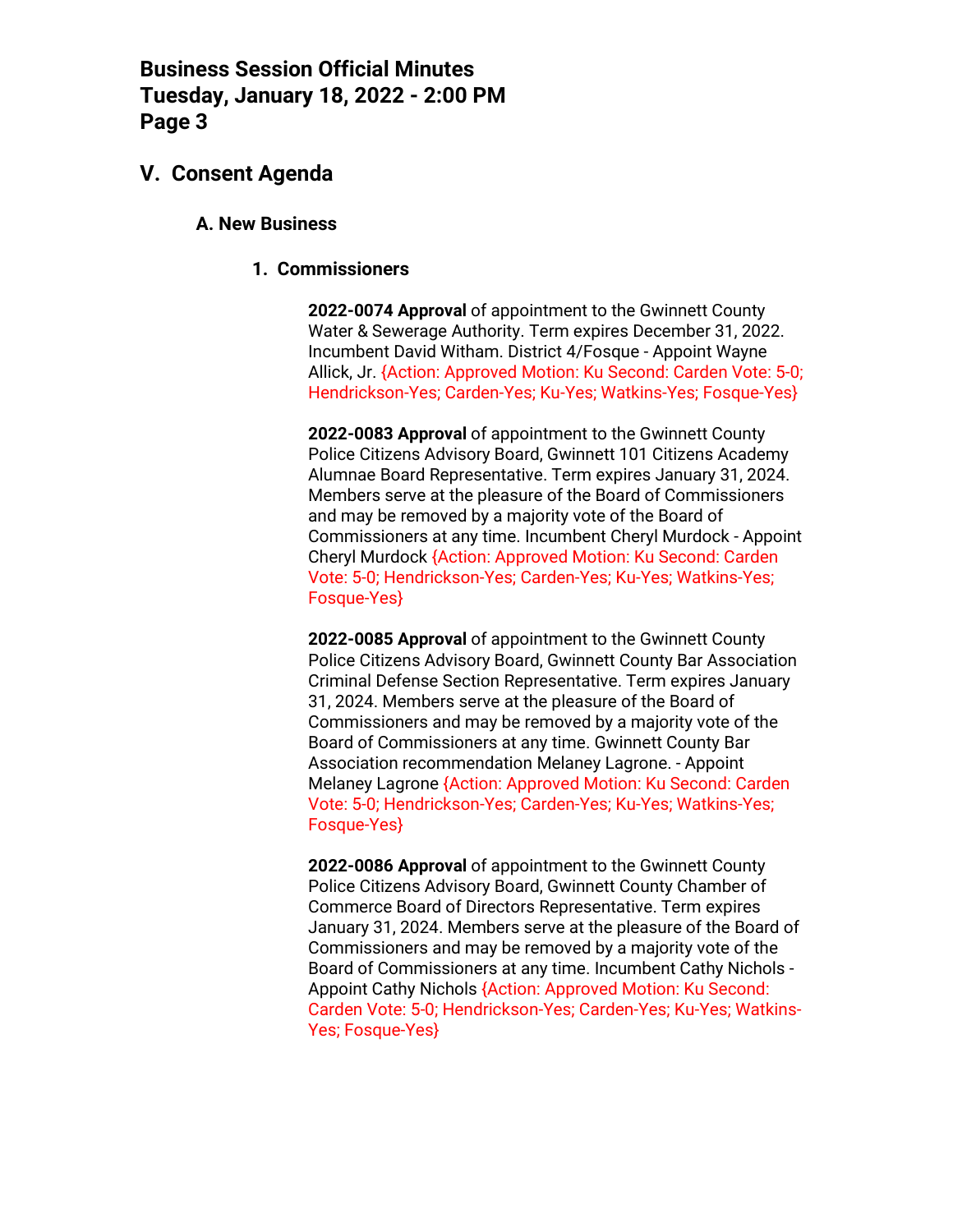### **V. Consent Agenda**

#### **A. New Business**

#### **1. Commissioners**

**2022-0087 Approval** of appointment to the Gwinnett County Police Citizens Advisory Board, Gwinnett Technical College Student Government Association Representative. Term expires January 31, 2024. Members serve at the pleasure of the Board of Commissioners and may be removed by a majority vote of the Board of Commissioners at any time. Incumbent Chevy Vincent - Appoint Chevy Vincent {Action: Approved Motion: Ku Second: Carden Vote: 5-0; Hendrickson-Yes; Carden-Yes; Ku-Yes; Watkins-Yes; Fosque-Yes}

**2022-0088 Approval** of appointment to the Gwinnett County Police Citizens Advisory Board, View Point Health Representative. Term expires January 31, 2024. Members serve at the pleasure of the Board of Commissioners and may be removed by a majority vote of the Board of Commissioners at any time. Incumbent Pej Mahdavi - Appoint Pej Mahdavi {Action: Approved Motion: Ku Second: Carden Vote: 5-0; Hendrickson-Yes; Carden-Yes; Ku-Yes; Watkins-Yes; Fosque-Yes}

**2022-0089 Approval** of appointment to the Gwinnett County Police Citizens Advisory Board, Gwinnett Municipal Association Representative. Term expires January 31, 2024. Members serve at the pleasure of the Board of Commissioners and may be removed by a majority vote of the Board of Commissioners at any time. Gwinnett Municipal Association recommendation Marc Cohen. - Appoint Marc Cohen {Action: Approved Motion: Ku Second: Carden Vote: 5-0; Hendrickson-Yes; Carden-Yes; Ku-Yes; Watkins-Yes; Fosque-Yes}

**2022-0091 Approval** to accept the resignation of John Hollon from the Gwinnett County Transit Advisory Board. Term expires December 31, 2024. Chairwoman's Appointment {Action: Approved Motion: Ku Second: Carden Vote: 5-0; Hendrickson-Yes; Carden-Yes; Ku-Yes; Watkins-Yes; Fosque-Yes}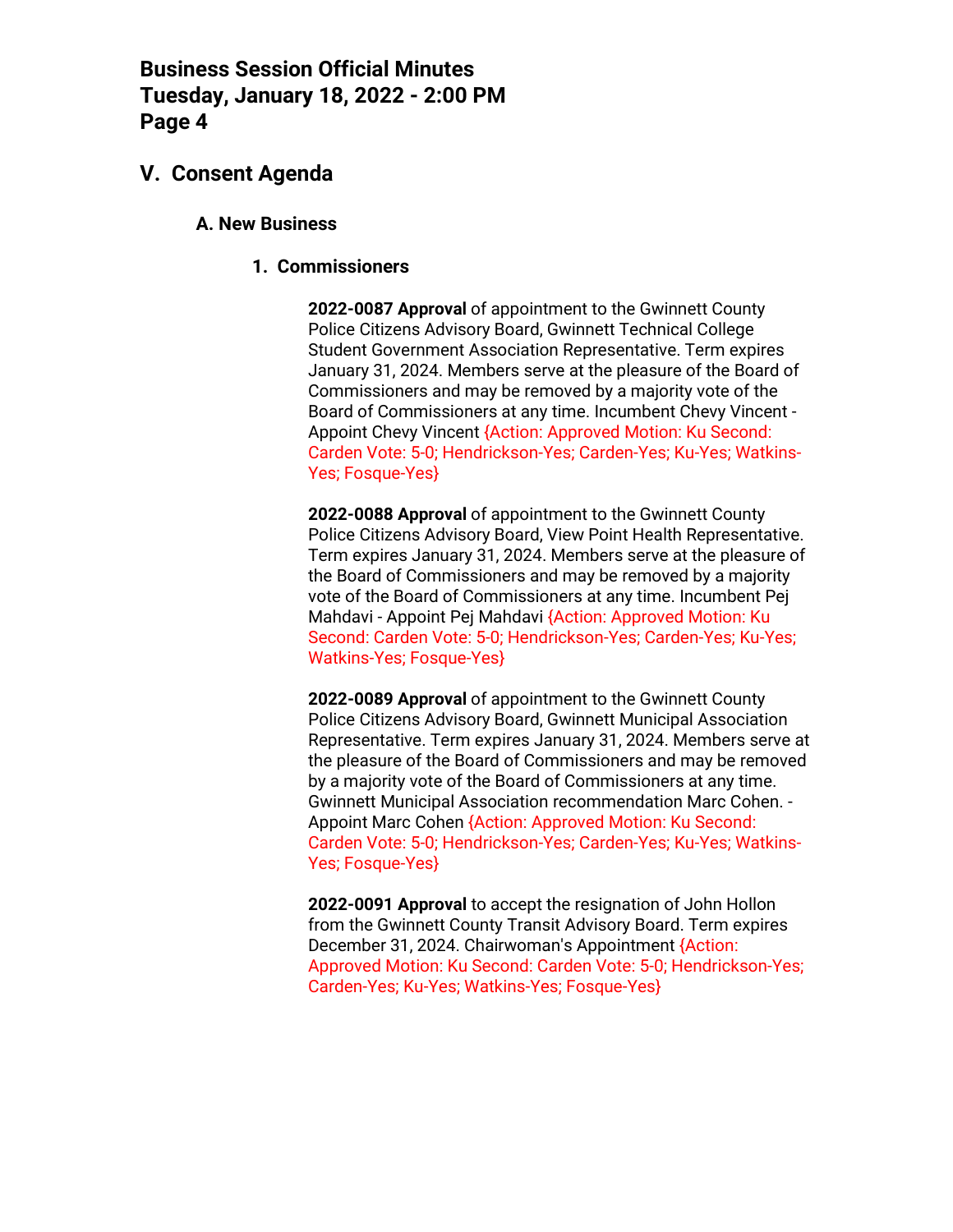## **V. Consent Agenda**

#### **A. New Business**

#### **2. Multiple Departments**

**2022-0025 Award OS003-22**, purchase of office supplies on an annual contract (March 1, 2022 through February 28, 2023), to Staples Contract & Commercial, LLC, using a competitively procured State of Michigan contract, base amount \$500,000.00 (this represents a 20% decrease from the previous contract). Contract to follow award. Subject to approval as to form by the Law Department. (Staff Recommendation: Award) {Action: Approved Motion: Ku Second: Carden Vote: 5-0; Hendrickson-Yes; Carden-Yes; Ku-Yes; Watkins-Yes; Fosque-Yes}

**2022-0028 Award BL127-21**, full inspection, testing, maintenance, repair, and installation services of fire alarm systems at various County buildings on an annual contract (February 8, 2022 through February 7, 2023), Part I to Entec Systems, Inc. and Part II to Century Fire Protection, LLC, base bid \$123,780.00 (this represents a 17% decrease from the previous contract). (Staff Recommendation: Award) {Action: Approved Motion: Ku Second: Carden Vote: 5-0; Hendrickson-Yes; Carden-Yes; Ku-Yes; Watkins-Yes; Fosque-Yes}

#### **3. Community Services/Tina Fleming**

**2022-0057 Award BL096-21**, purchase of veterinary consumables on an annual contract (January 19, 2022 through January 18, 2023), to American Health Service Sales Corp., dba Med-Vet International; Midwest Veterinary Supply; and WA Butler Company dba Covetrus North America, per the attached bid tabulation, base bid \$100,000.00. (Staff Recommendation: Award) {Action: Approved Motion: Ku Second: Carden Vote: 5-0; Hendrickson-Yes; Carden-Yes; Ku-Yes; Watkins-Yes; Fosque-Yes}

#### **4. Financial Services/Buffy Alexzulian**

**2022-0021 Approval/authorization** of the November 30, 2021 Monthly Financial Status Report and ratification of all budget amendments. {Action: Approved Motion: Ku Second: Carden Vote: 5-0; Hendrickson-Yes; Carden-Yes; Ku-Yes; Watkins-Yes; Fosque-Yes}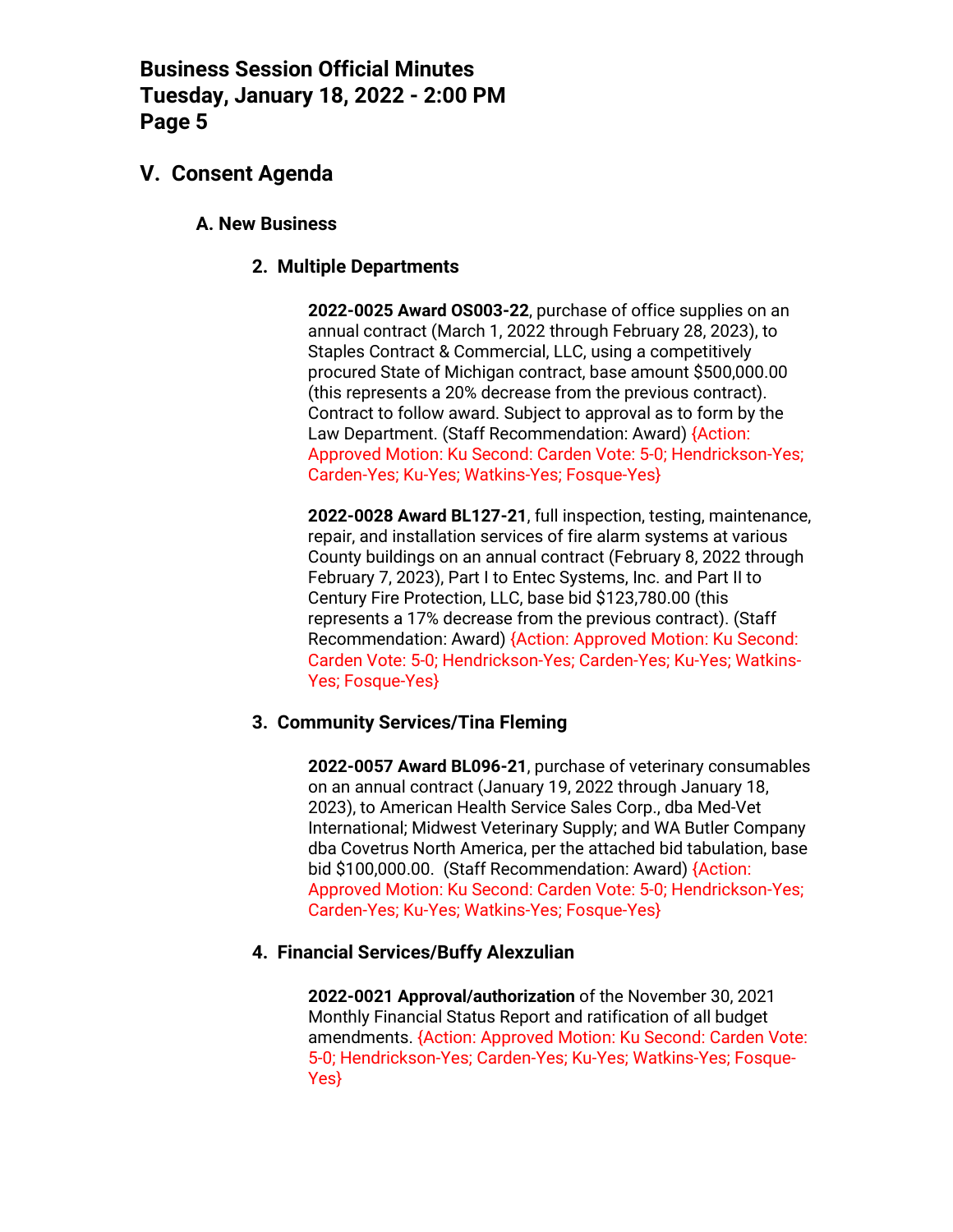### **V. Consent Agenda**

#### **A. New Business**

#### **5. Fire Services/Russell S. Knick**

**2022-0064 Approval** to renew BL036-21, purchase of nitrile gloves on a six-month contract (January 20, 2022 through July 19, 2022), with Life-Assist, Inc. and Sustenance, Inc., base bid \$225,000.00 (negotiated cost savings of approximately \$31,570.00). (Staff Recommendation: Approval) {Action: Approved Motion: Ku Second: Carden Vote: 5-0; Hendrickson-Yes; Carden-Yes; Ku-Yes; Watkins-Yes; Fosque-Yes}

#### **6. Human Resources/Adrienne McAllister**

**2022-0032 Award RP038-21**, provide medical examinations, drug screenings and other miscellaneous job related medical screenings for employees & applicants on an annual contract (February 1, 2022 through January 31, 2023), to Occupational Health Centers of Georgia, P.C. dba Concentra Medical Centers, base amount \$110,000.00. Contract to follow award. Subject to approval as to form by the Law Department. (Staff Recommendation: Award) {Action: Approved Motion: Ku Second: Carden Vote: 5-0; Hendrickson-Yes; Carden-Yes; Ku-Yes; Watkins-Yes; Fosque-Yes}

#### **7. Law Department/Michael P. Ludwiczak**

**2022-0026 Approval** of the settlement in the matter of Gwinnett County, Georgia vs. Estate of Ernie Mae Doss Mosley, et al., Civil Action Number 18-A-07748-9, Superior Court of Gwinnett County, for the sum of \$2,150,000.00 and authorization for the Chairwoman to execute any documents necessary to effectuate the settlement. Subject to approval as to form by the Law Department. {Action: Approved Motion: Ku Second: Carden Vote: 5-0; Hendrickson-Yes; Carden-Yes; Ku-Yes; Watkins-Yes; Fosque-Yes}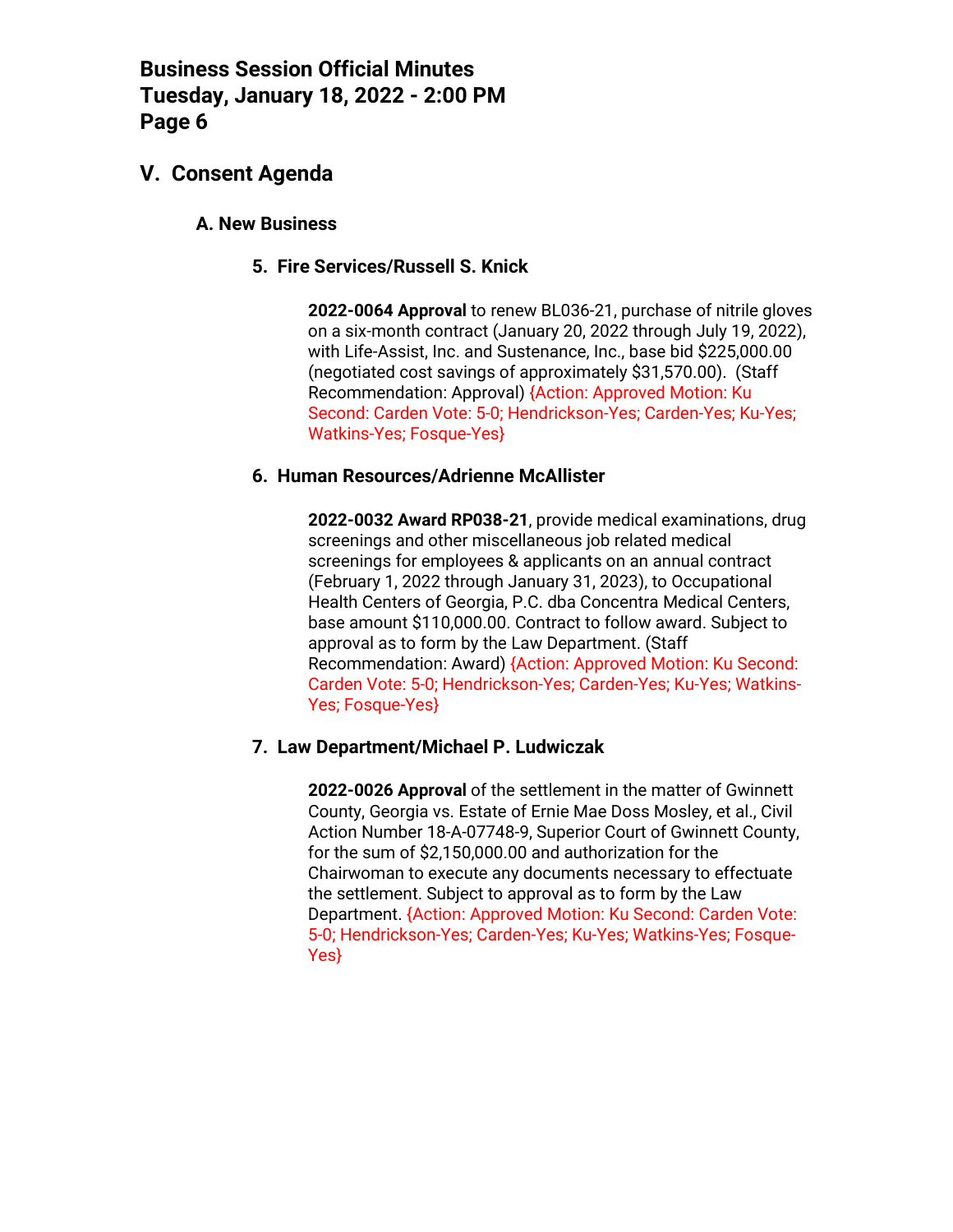### **V. Consent Agenda**

#### **A. New Business**

#### **8. Police Services/James D. McClure**

**2022-0033 Approval** to renew OS018-18, provision of 911 call handling system maintenance on an annual contract (February 20, 2022 through February 19, 2023), with AT&T Georgia, \$188,580.00. (Staff Recommendation: Approval) {Action: Approved Motion: Ku Second: Carden Vote: 5-0; Hendrickson-Yes; Carden-Yes; Ku-Yes; Watkins-Yes; Fosque-Yes}

#### **9. Sheriff/Keybo Taylor**

**2022-0107 Approval/authorization** to accept a grant awarded by the State of Georgia, Office of the Governor, Criminal Justice Coordinating Council (CJCC), in the amount of \$196,770.00, to support training in the areas of use of force and de-escalation. The grant is funded 100% by CJCC, and does not require a County match. Approval/Authorization for the Chairwoman or designee to execute grant documents and any other necessary documents. Subject to approval as to form by the Law Department. {Action: Approved Motion: Ku Second: Carden Vote: 5-0; Hendrickson-Yes; Carden-Yes; Ku-Yes; Watkins-Yes; Fosque-Yes}

#### **10. Support Services/Angelia Parham**

**2022-0031 Award OS002-22**, purchase and installation of furniture for the Gwinnett Justice and Administration Center courthouse expansion, per the attached recommendation letter, using a competitively procured State of Georgia contract, \$354,464.04. (Staff Recommendation: Award) {Action: Approved Motion: Ku Second: Carden Vote: 5-0; Hendrickson-Yes; Carden-Yes; Ku-Yes; Watkins-Yes; Fosque-Yes}

#### **11. Tax Commissioner/Tiffany P. Porter**

**2022-0099 Approval** to renew OS025-17, printing and mailing of vehicle registration renewal notices on an annual contract (January 18, 2022 through September 30, 2022), with Datamatx, Inc., using a competitively procured State of Georgia contract, base amount \$395,572.00. (Staff Recommendation: Approval) {Action: Approved Motion: Ku Second: Carden Vote: 5-0; Hendrickson-Yes; Carden-Yes; Ku-Yes; Watkins-Yes; Fosque-Yes}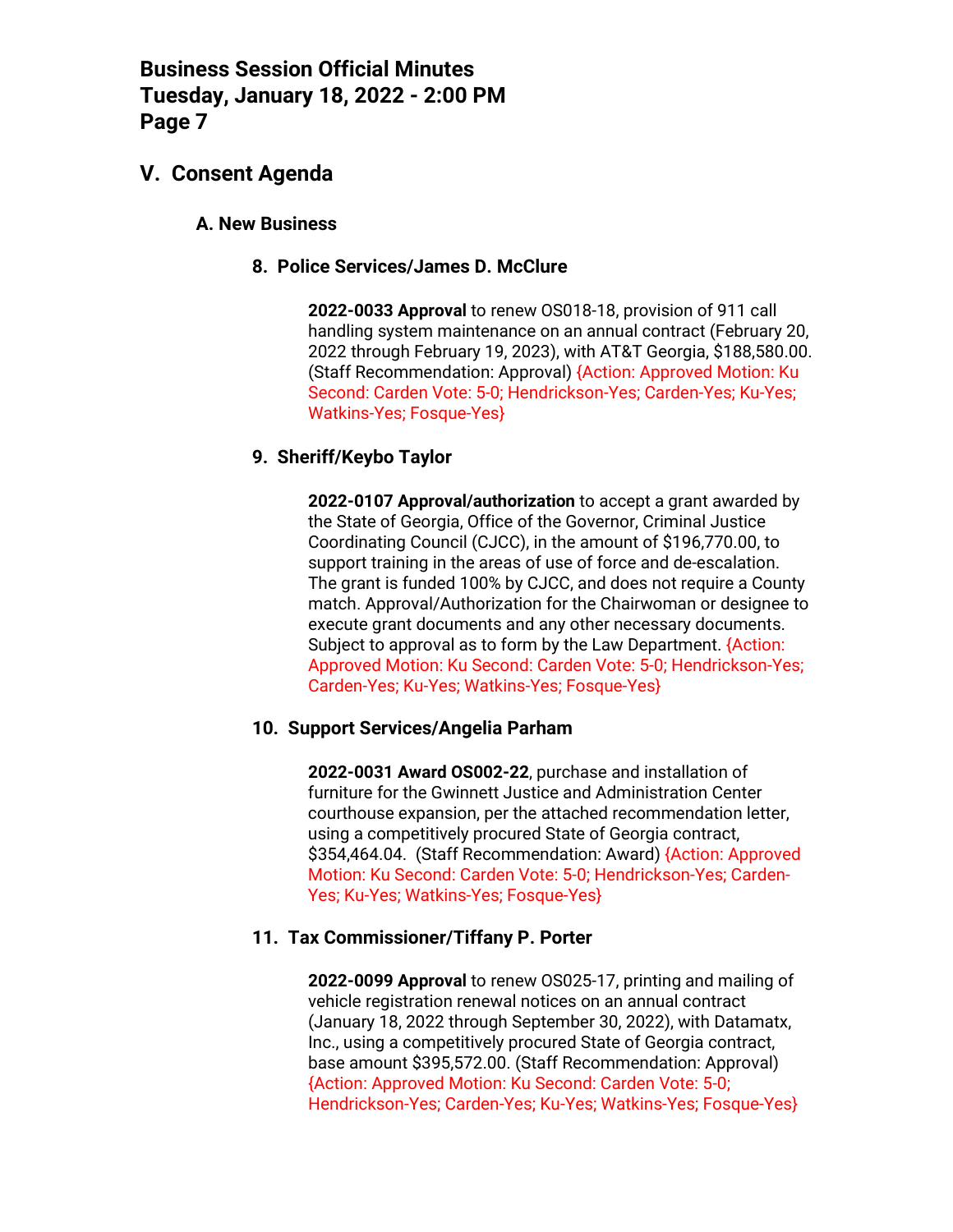## **V. Consent Agenda**

#### **A. New Business**

#### **12. Transportation/Lewis Cooksey**

**2022-0038 Award RP002-22**, provision of transit development plan services, to Foursquare Integrated Transportation Planning, Inc., base amount \$1,485,105.00 (negotiated cost savings of approximately \$14,800.00). Contract to follow award. Subject to approval as to form by the Law Department. (Staff Recommendation: Award) (Gwinnett Transit Advisory Board approved on January 5, 2022, Vote 4-0.) {Action: Approved Motion: Ku Second: Carden Vote: 5-0; Hendrickson-Yes; Carden-Yes; Ku-Yes; Watkins-Yes; Fosque-Yes}

**2022-0024 Approval** to renew BL003-19, construction and/or replacement of concrete curbs, gutters, basin lids and sidewalks on an annual contract (March 1, 2022 through February 28, 2023), with Peach State Construction Co., LLC, base bid \$900,000.00. This contract is funded 8.3% by the 2017 SPLOST Program. (Staff Recommendation: Approval) {Action: Approved Motion: Ku Second: Carden Vote: 5-0; Hendrickson-Yes; Carden-Yes; Ku-Yes; Watkins-Yes; Fosque-Yes}

**2022-0076 Approval/authorization** for the Chairwoman to execute a Purchase and Sale Agreement with Store Master Funding XV, LLC, on the Connector Street project, including authority to execute any and all related documents necessary to consummate the transaction. This agreement involves the purchase of 0.526 acres of fee simple right of way, and 0.102 acres of permanent easement at a cost of \$827,710.00. Subject to approval as to form by the Law Department. This agreement is funded by the Georgia Department of Transportation. (Staff Recommendation: Approval) {Action: Approved Motion: Ku Second: Carden Vote: 5-0; Hendrickson-Yes; Carden-Yes; Ku-Yes; Watkins-Yes; Fosque-Yes}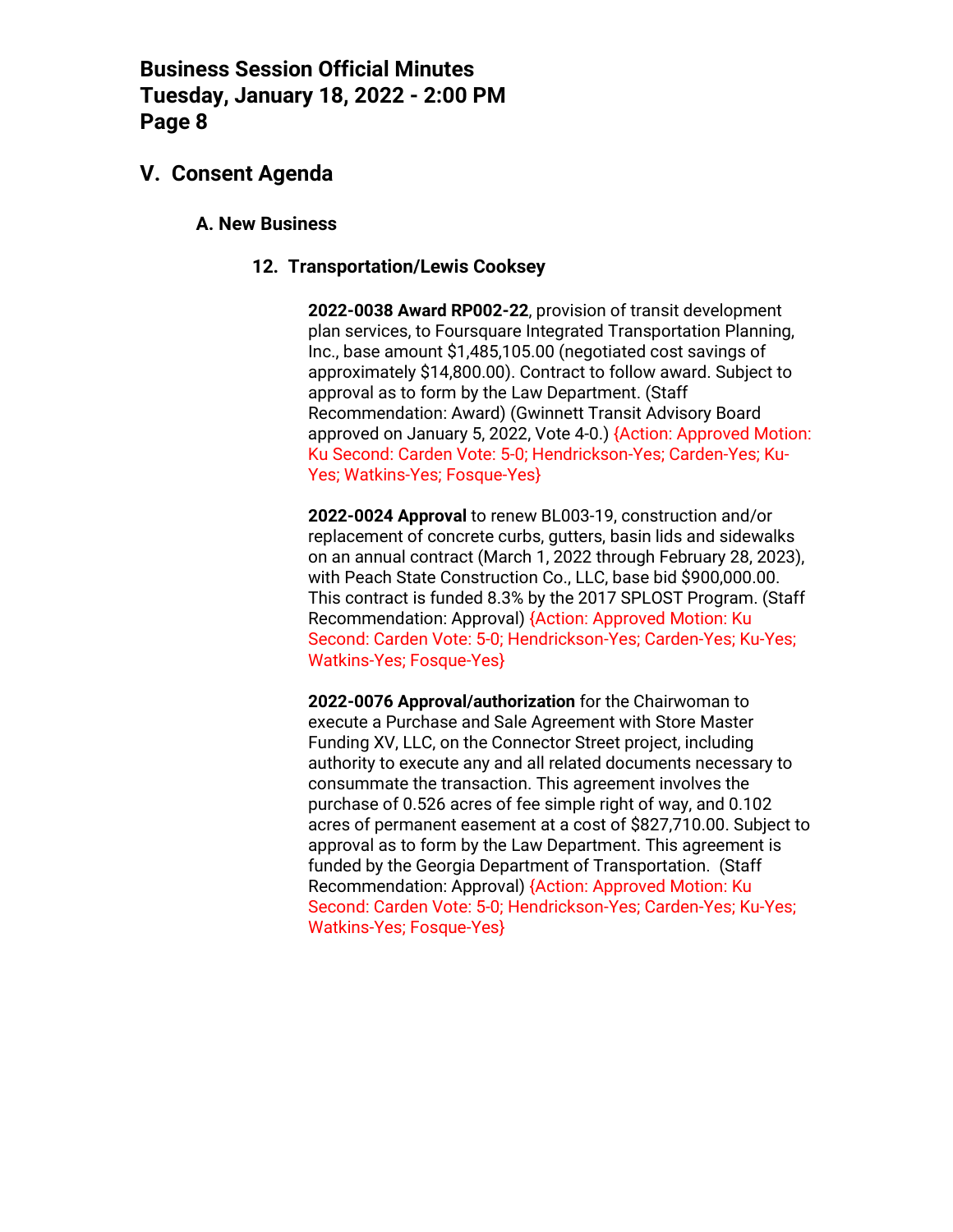## **V. Consent Agenda**

#### **A. New Business**

#### **12. Transportation/Lewis Cooksey**

**2022-0077 Approval/authorization** for the Chairwoman to execute a Purchase and Sale Agreement with Martin-Robbins Fence Company, on the Connector Street project, including authority to execute any and all related documents necessary to consummate the transaction. This Agreement involves the purchase of 24,831.00 square feet of fee simple right of way, 7,709.43 square feet of permanent easement for construction and maintenance of slopes, 3,684.99 of permanent easement for construction and maintenance of drainage, and one temporary driveway easement at a cost of \$1,100,000.00. Subject to approval as to form by the Law Department. This agreement is funded by the Georgia Department of Transportation. (Staff Recommendation: Approval) {Action: Approved Motion: Ku Second: Carden Vote: 5-0; Hendrickson-Yes; Carden-Yes; Ku-Yes; Watkins-Yes; Fosque-Yes}

#### **13. Water Resources/Tyler Richards**

**2022-0052 Award BL117-21**, purchase of water Supervisory Control and Data Acquisition (SCADA) critical networks and alarm monitoring software, to ProSys Information Systems, Inc., \$125,227.00. (Staff Recommendation: Award) {Action: Approved Motion: Ku Second: Carden Vote: 5-0; Hendrickson-Yes; Carden-Yes; Ku-Yes; Watkins-Yes; Fosque-Yes}

**2022-0022 Approval** to renew RP027-17, provision of on-call Supervisory Control and Data Acquisition (SCADA) conversion preconstruction and construction services on an annual contract (February 7, 2022 through February 6, 2023), with Crowder Construction Company, base amount \$5,825,000.00. (Staff Recommendation: Approval) (Water and Sewerage Authority Approved on January 10, 2022, Vote 4-0.) {Action: Approved Motion: Ku Second: Carden Vote: 5-0; Hendrickson-Yes; Carden-Yes; Ku-Yes; Watkins-Yes; Fosque-Yes}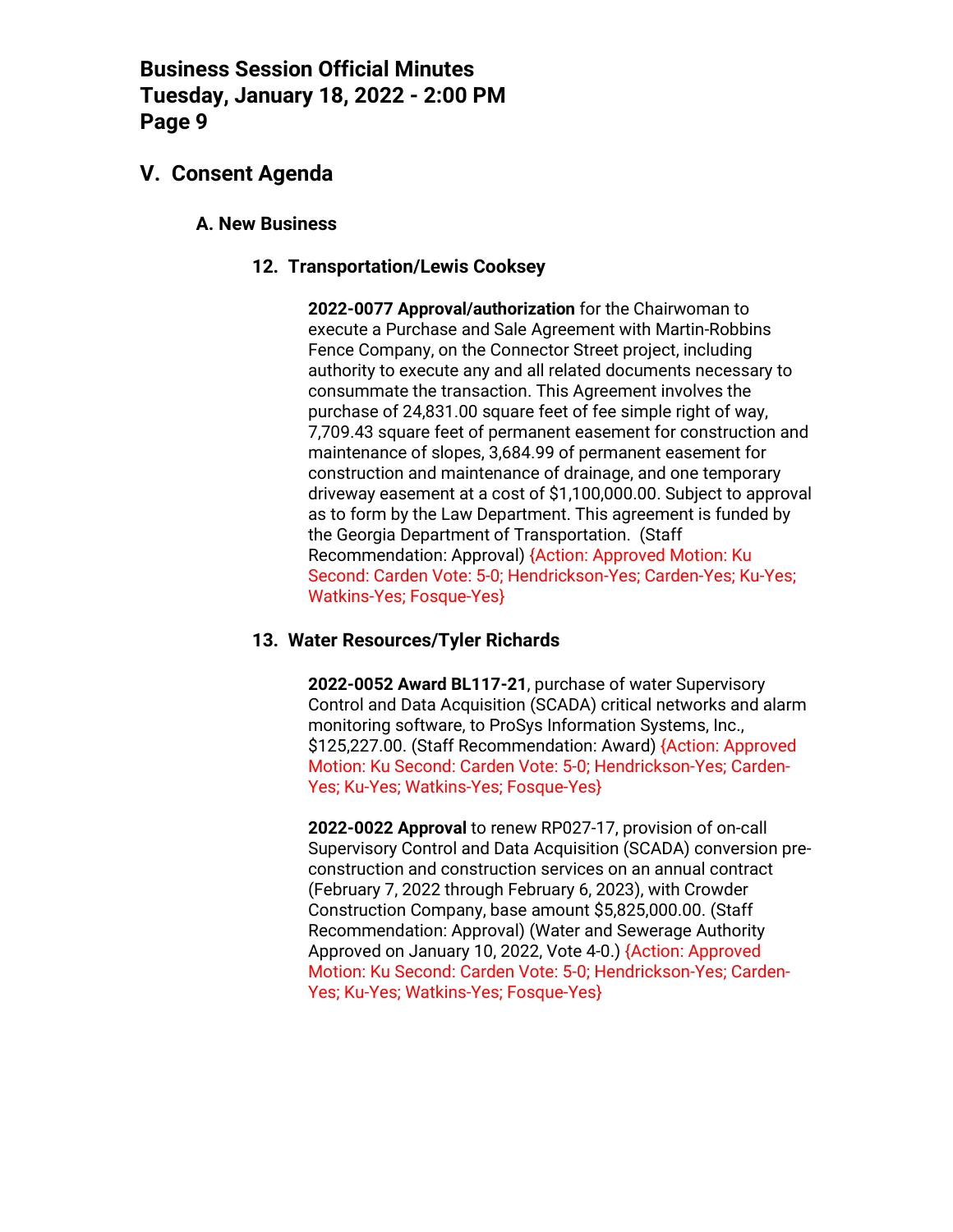### **V. Consent Agenda**

#### **A. New Business**

#### **13. Water Resources/Tyler Richards**

**2022-0040 Approval** to renew BL042-19, replacement of water meters, 2 inches and smaller, on an annual contract (May 8, 2022 through May 7, 2023), with UWS, Inc., base bid \$630,000.00. (Staff Recommendation: Approval) (Water and Sewerage Authority Approved on January 10, 2022, Vote 4-0.) {Action: Approved Motion: Ku Second: Carden Vote: 5-0; Hendrickson-Yes; Carden-Yes; Ku-Yes; Watkins-Yes; Fosque-Yes}

**2022-0019 Approval/authorization** for the Chairwoman to execute a Facility Encroachment Agreement with CSX Transportation, Inc. for gravity sewer installation associated with the Eastern Regional Infrastructure project. Subject to approval as to form by the Law Department. (Staff Recommendation: Approval) {Action: Approved Motion: Ku Second: Carden Vote: 5-0; Hendrickson-Yes; Carden-Yes; Ku-Yes; Watkins-Yes; Fosque-Yes}

**2022-0020 Approval/authorization** for the Chairwoman to execute a Memorandum of Understanding (MOU) with the Georgia Department of Transportation (GDOT), for water relocations associated with the Bridge Replacement project (P.I. 0015609) Patrick Mill Road/Harbins Road (CR93) at Apalachee River. Subject to approval as to form by the Law Department. (Staff Recommendation: Approval) {Action: Approved Motion: Ku Second: Carden Vote: 5-0; Hendrickson-Yes; Carden-Yes; Ku-Yes; Watkins-Yes; Fosque-Yes}

### **VI. Old Business**

#### **1. Commissioners**

**2021-1649 Approval** (Formerly GCID 20211501) of appointment to the Tree Advisory Committee. Term expires December 31, 2023. Incumbent Candace Miller. District 2/Ku - Appoint Kate Pittman {Action: Approved Motion: Ku Second: Carden Vote: 5-0; Hendrickson-Yes; Carden-Yes; Ku-Yes; Watkins-Yes; Fosque-Yes}